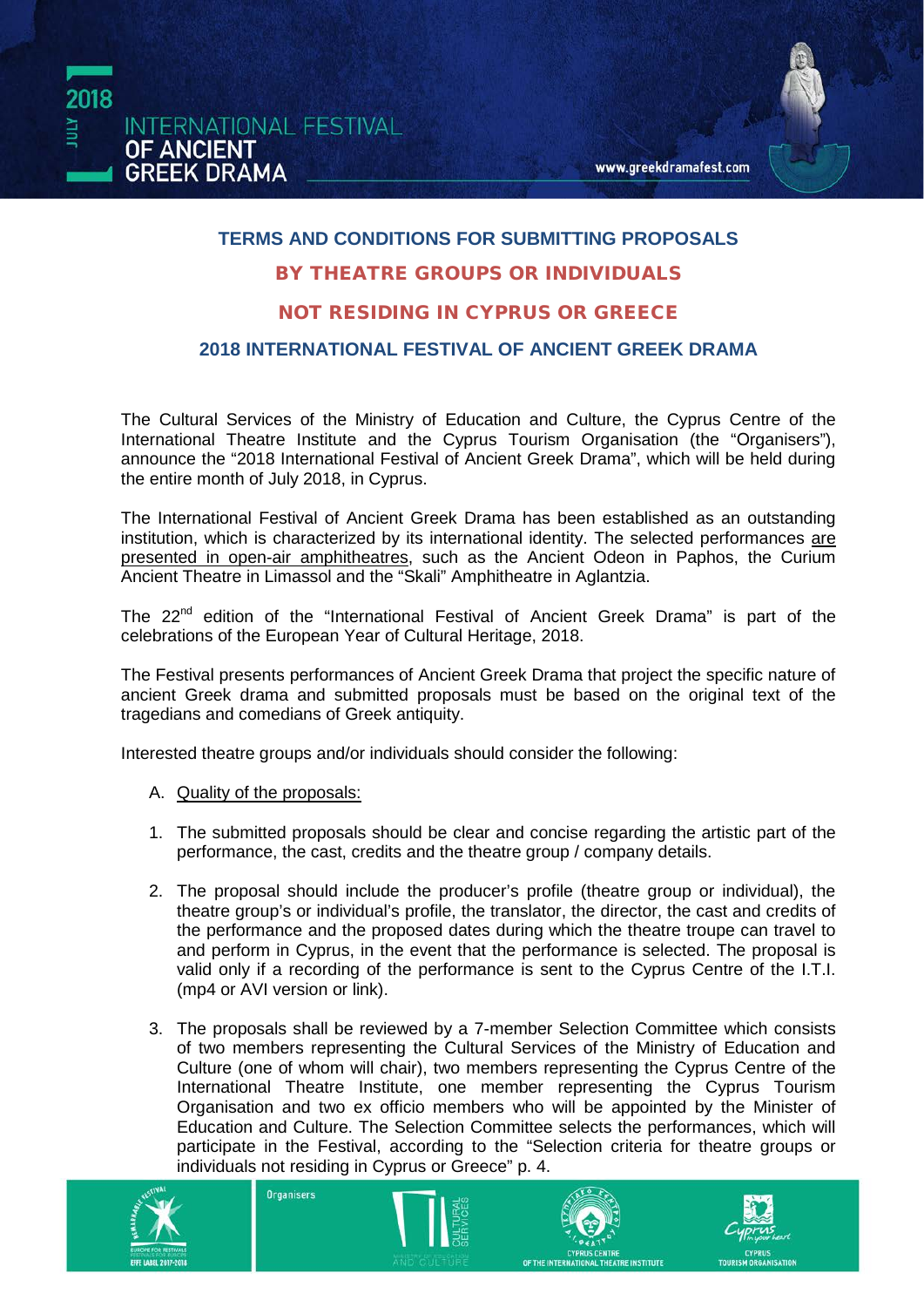- B. Procedural:
- 1. The selected theatre groups or individuals shall sign a contract with the Cyprus Centre of the I.T.I.
- 2. If a proposal is submitted by a mediator, an official letter from the theatre group or individual should accompany the application, stating that the theatre group or individual authorize the mediator to submit on their behalf.
- 3. Admission tickets for all performances are issued on behalf of the Cyprus Centre of the I.T.I. The right of admission is reserved by the Cyprus Centre of the I.T.I.
- 4. A proposal is considered valid only if it is submitted within the required deadline and all related material (artistic and technical) are included in the official form.
- 5. All proposals from theatre groups or individuals expressing interest in participating in the "2018 International Festival of Ancient Greek Drama*"* should be submitted using the form available at [www.greekdramafest.com.](http://www.greekdramafest.com/)
- 6. **The deadline for submitting the proposal is 11 December 2017**. If a proposal is mailed, the official post office stamp will be applied. Mailed proposals should be clearly marked as "2018 International Festival of Ancient Greek Drama" and should be sent to: Cyprus Centre of the International Theatre Institute 38 Regaena Street,

1010 Nicosia, Cyprus

- 7. The envelope should include: the form (the interested theatre groups or individuals should fill, stamp and sign the form), the theatre group's or individual's CV, the director's and main cast member's profiles (please note that the total number of cast and crew travelling to Cyprus should not exceed 25 persons), the cast and credits, a USB with high-resolution publicity photographs of the performance, audiovisual material of the proposed performance (in mp4 or AVI version or link) and the technical rider. All audiovisual material should be released of any copyrights and will be used for publicity reasons of the Festival.
- 8. The theatre group or individual is responsible for and must submit evidences proving that any right regarding the artistic credits, creators, translation, music or any other essential element of the production that will be part of the performance is secured, such as but not limited to royalties, monetary, rights etc. These can be submitted after the performance has been selected and prior to the presentation of the performance, otherwise the selection shall be considered void.
- 9. If a proposal is revised less than three months before its presentation at the Festival, the Organisers reserve the right to review or even cancel the participation.
- 10. The selected theatre groups or individuals will agree to give at least two performances of the selected production, in the context of the Festival, at one or more of the Festival's venues. Specifications for each venue can be found at [www.greekdramafest.com/venues.](http://www.greekdramafest.com/venues)
- 11. The Cyprus Centre of I.T.I. will provide the necessary audiovisual support for the materialization of the Festival according to the needs of each performance. The selected theatre group or individual shall submit a complete and final list of the technical requirements, as well as the full and exact text of the performance, as voiced on stage, in an electronic editable format.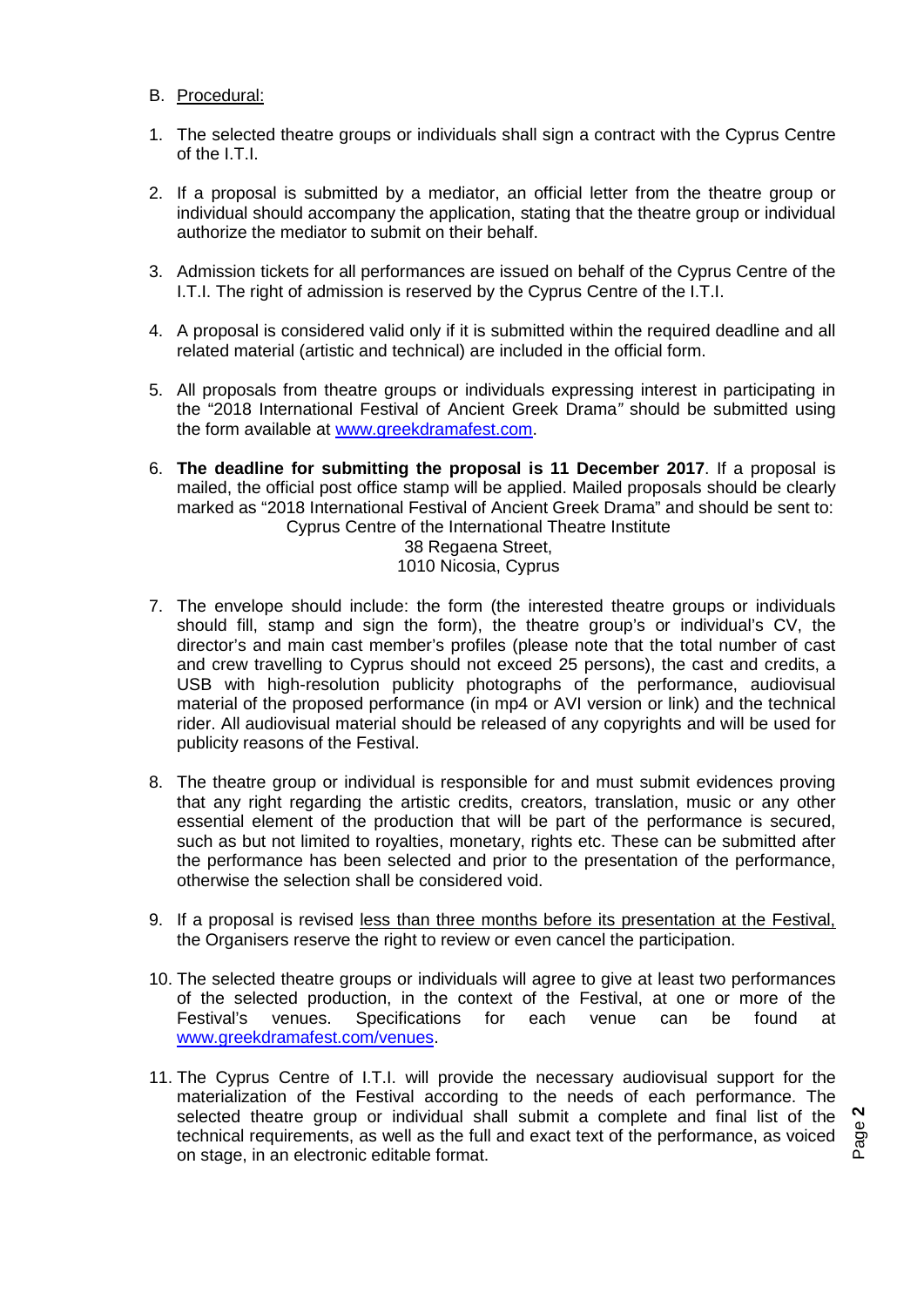- 12. The Cyprus Centre of the I.T.I. will cover hotel accommodation (in twin rooms), 3 daily meals, return airfares to Cyprus and local transportation (transportation from/to the airport, transportation to/from the venues, transportation to/from the hotels in Cyprus).
- 13. The Cyprus Centre of I.T.I. will provide the venues for the set up, rehearsals and performances of each production and all local promotion related to each production.
- 14. The Selection Committee preserves the right to communicate with other theatrical groups or individuals for participating the Festival, in the case that the submitted proposals do not meet the stated criteria.
- 15. Submission of a proposal is equal to acceptance of ALL terms and conditions of the "Organisers".
- $\div$  For more information please contact +357 2267 4920 [Weekdays: 10:00 17:00 EET] or by email to [ccoiti@cytanet.com.cy](mailto:ccoiti@cytanet.com.cy)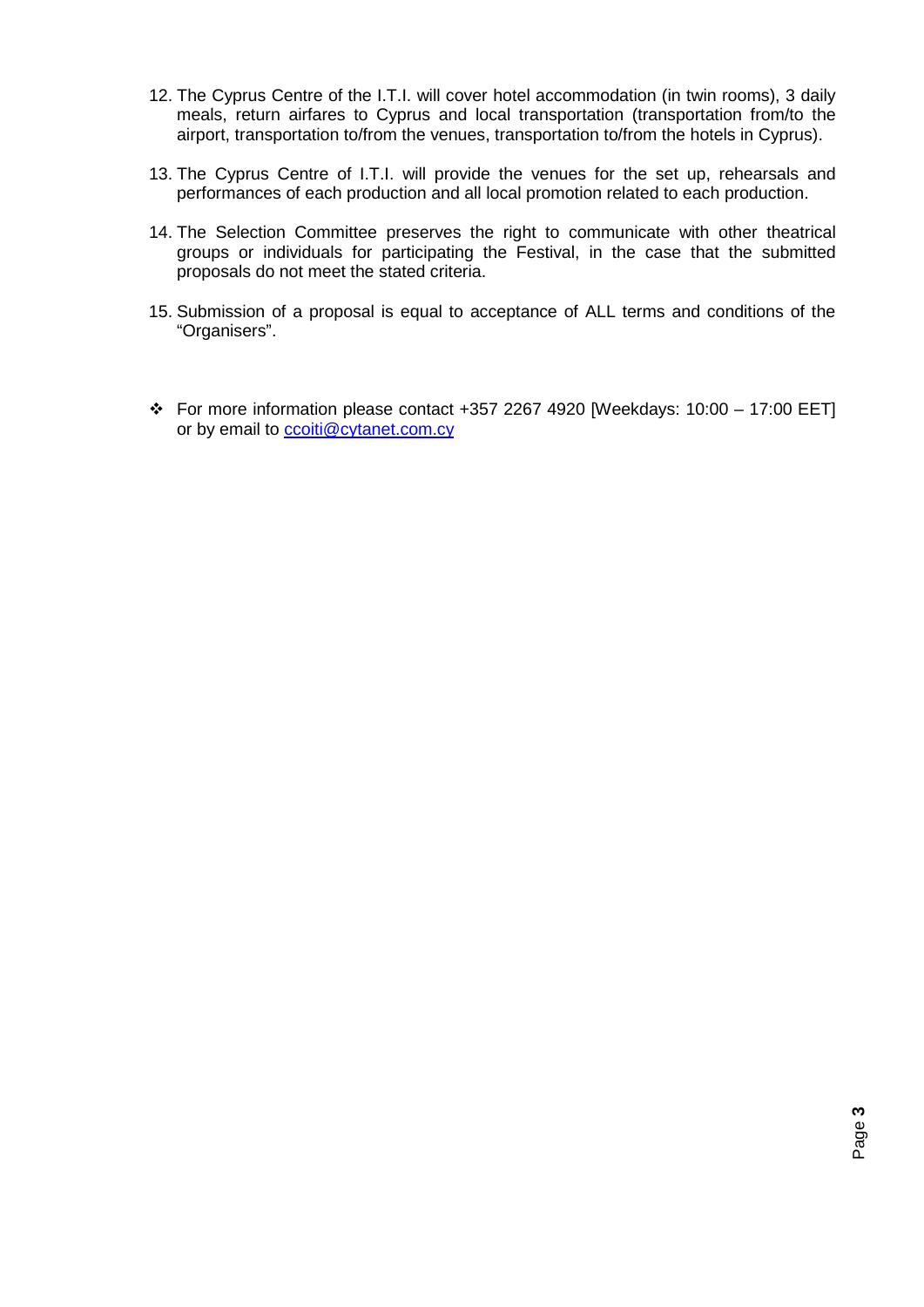# SELECTION CRITERIA

## **FOR THEATRE GROUPS OR INDIVIDUALS**

### **NOT RESIDING IN CYPRUS OR GREECE**

# 2018 INTERNATIONAL FESTIVAL OF ANCIENT GREEK DRAMA

- A. Artistic level of the theatre group or individual, main cast and credits of the proposed performance
- Β. Detailed documentation of direction and approach of the proposed performance
- C. Potential of the proposed performance to attract audience
- D. Feasibility with regards to the cost of presenting a proposed performance (including the technical requirements of the production).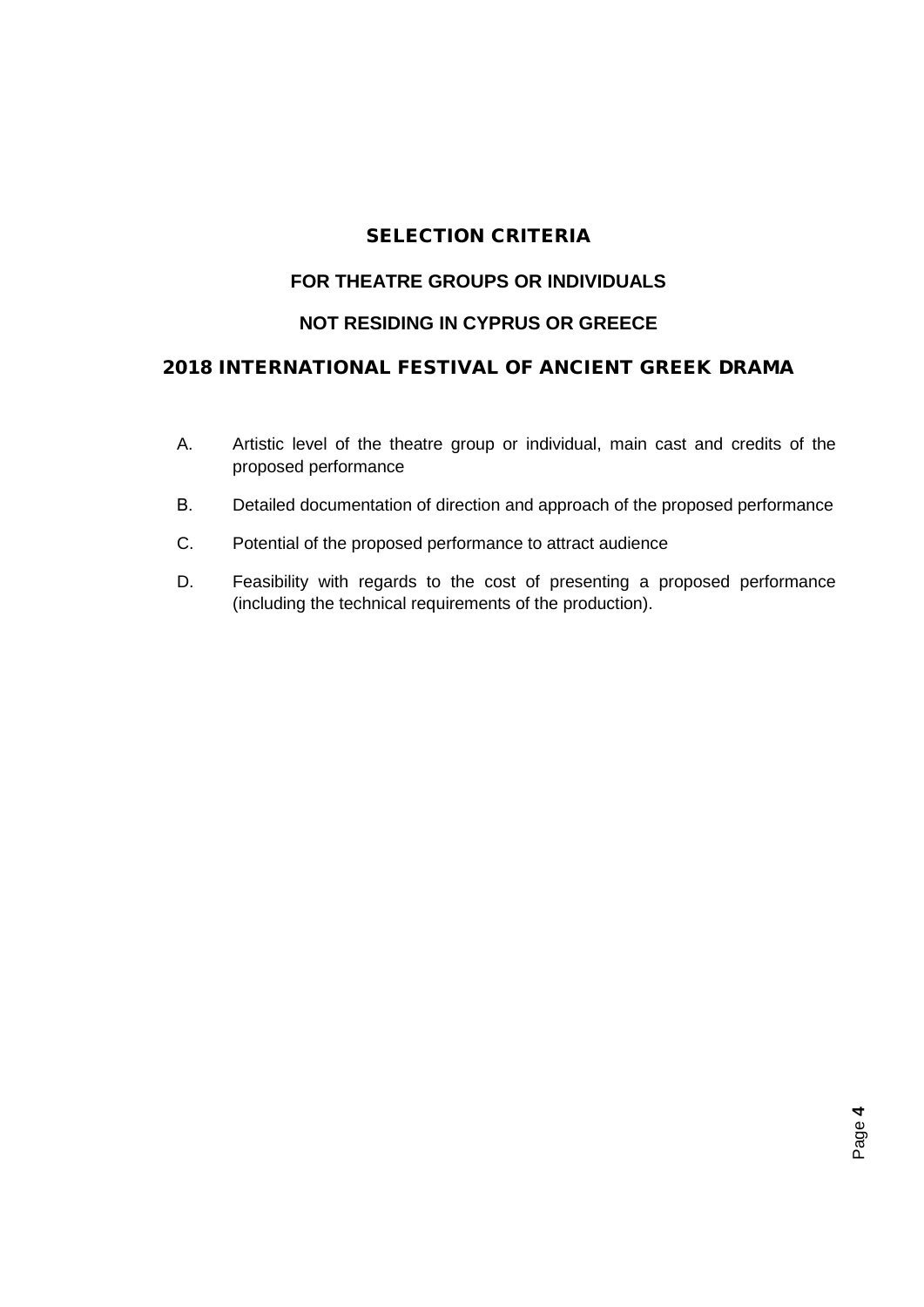



# 2018 INTERNATIONAL FESTIVAL OF ANCIENT GREEK DRAMA **PROPOSAL FORM FOR THEATRE GROUPS OR INDIVIDUALS**  NOT RESIDING IN CYPRUS OR GREECE

# **PART Ι: INFORMATION ABOUT THE INTERESTED GROUP OR INDIVIDUAL**

NAME OF THEATRE GROUP OR INDIVIDUAL:

#### Α. CONTACT INFORMATION

| THEATRE GROUP OR INDIVIDUAL REPRESENTATIVE |
|--------------------------------------------|
| (name and contact details):                |
|                                            |
|                                            |
|                                            |
| THEATRE GROUP OR INDIVIDUAL CONTACT PERSON |
| (name and contact details):                |
|                                            |
|                                            |
|                                            |
| <b>PRODUCTION MANAGER</b>                  |
| (name and contact details):                |
|                                            |
|                                            |
|                                            |
|                                            |
|                                            |
|                                            |
|                                            |
|                                            |
|                                            |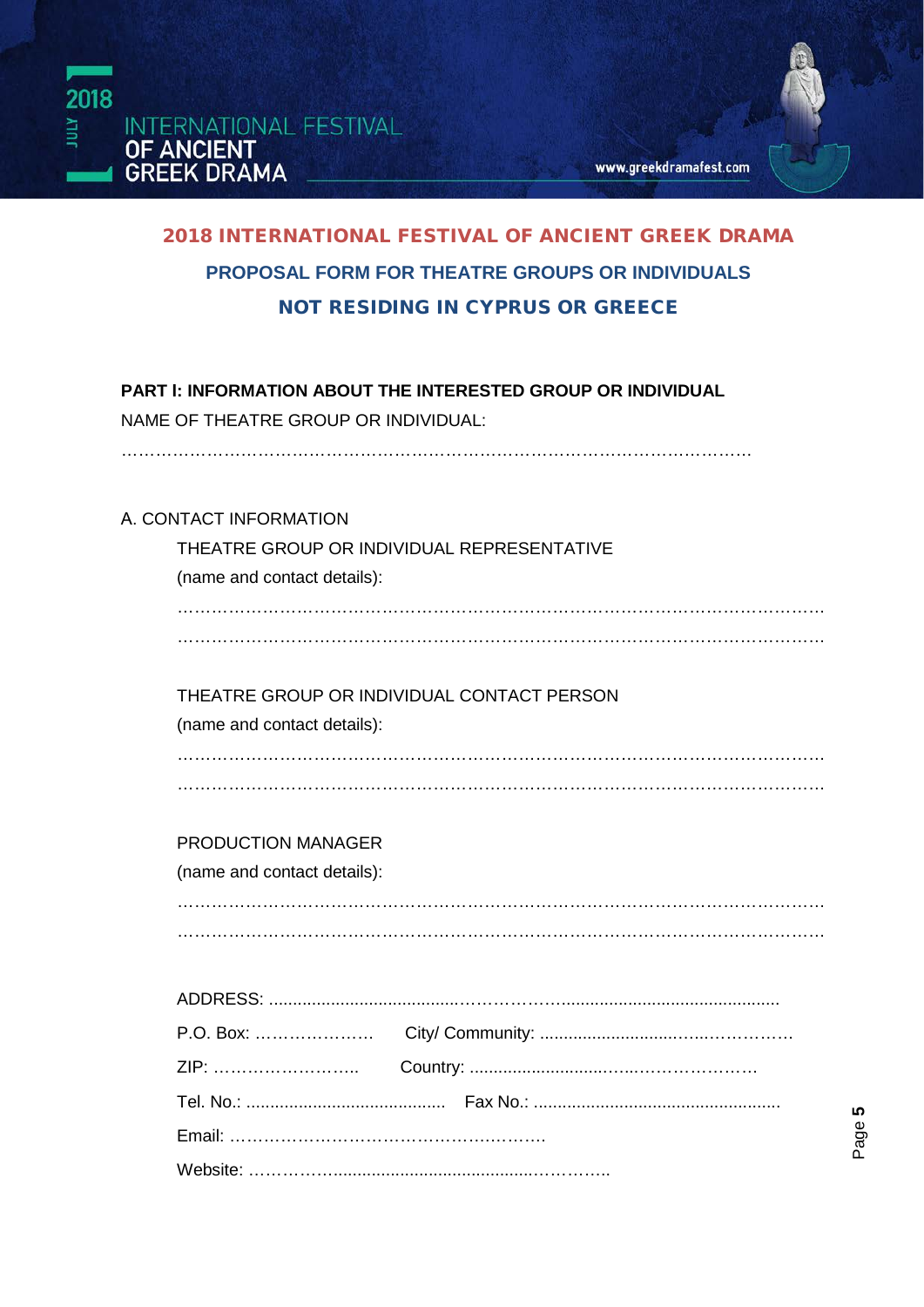#### B. THEATRE GROUP OR INDIVIDUAL INFORMATION

(Activities, goals, previous productions etc)

Attach in a separate sheet if necessary.

# PART II: INFORMATION ABOUT THE PROPOSAL

| 1. Proposed performance |                 |  |  |  |
|-------------------------|-----------------|--|--|--|
|                         | 1.1. TITLE      |  |  |  |
|                         |                 |  |  |  |
|                         |                 |  |  |  |
|                         | 1.2. PLAYWRIGHT |  |  |  |
|                         |                 |  |  |  |
|                         |                 |  |  |  |
|                         | 1.3. TRANSLATOR |  |  |  |
|                         |                 |  |  |  |
|                         |                 |  |  |  |
|                         | 1.4. DIRECTOR   |  |  |  |
|                         |                 |  |  |  |
|                         |                 |  |  |  |
|                         | 1.5. DURATION   |  |  |  |
|                         |                 |  |  |  |

Page 6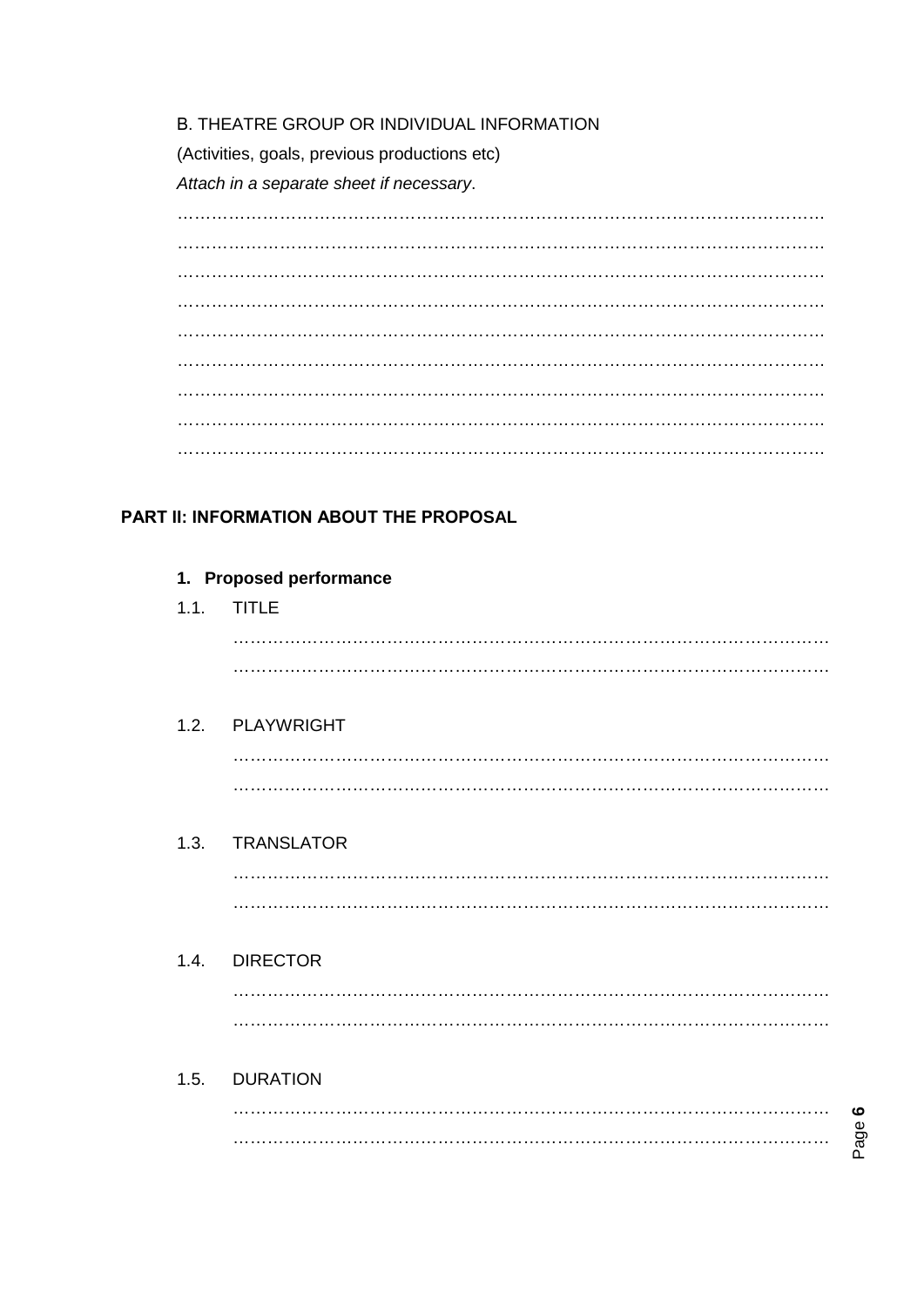$1.6.$ Opening night of the performance (when it was first presented) 

#### $2.$ Analytical information of the performance

 $2.1.$ Total number of cast and crew travelling to Cyprus, as part of the performance (Please name each one and their respective position/title. Total number should not exceed 25 (twenty five) persons).

#### Attach in a separate sheet

#### $2.2$ Cast - Attach in a separate sheet

#### 2.3 Proposed participation dates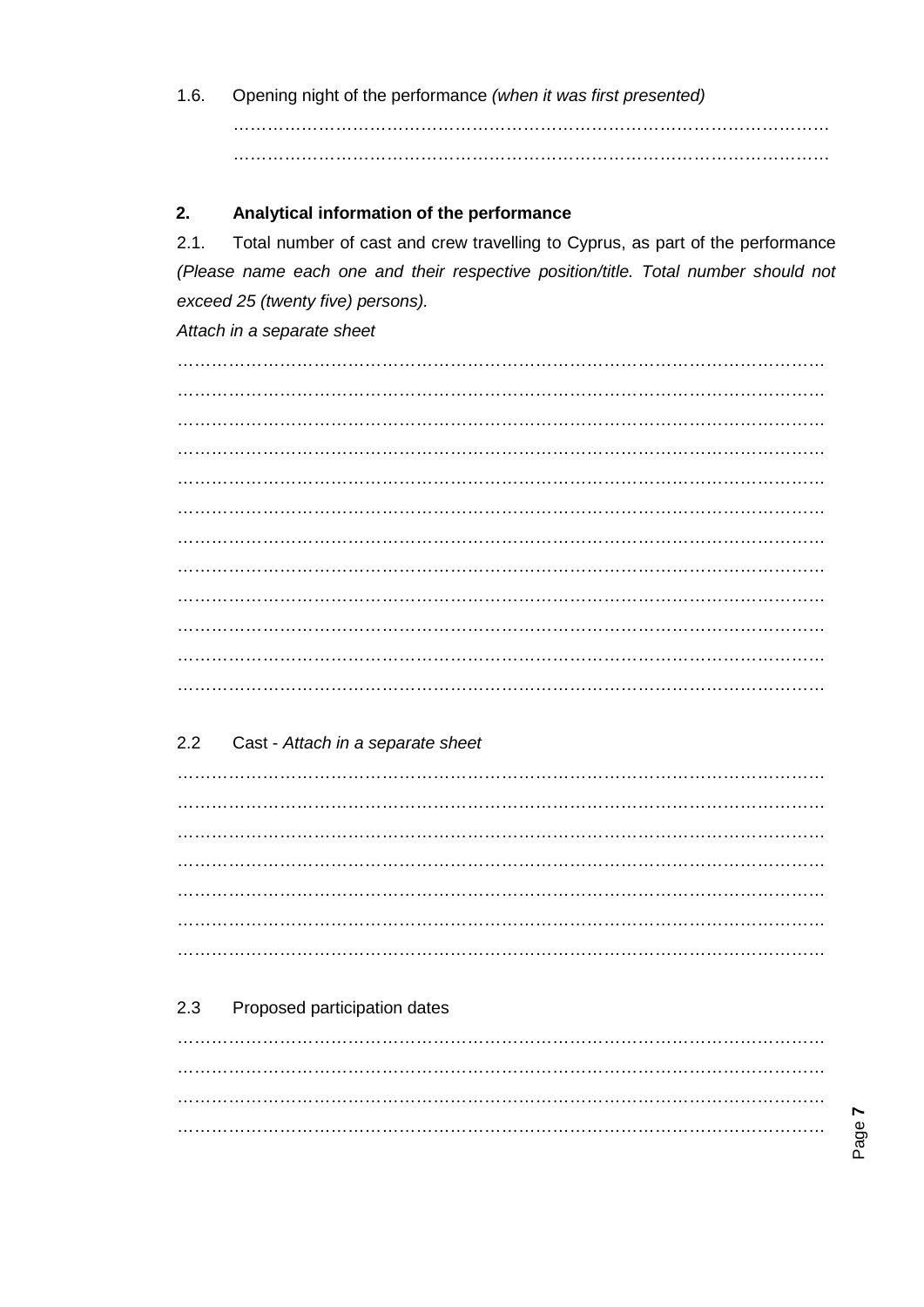### 2.4 Partners/ Co organizers *(if applicable)*

…………………………………………………………………………………………………… ……………………………………………………………………………………………………

### **3. Description**

Audiovisual material of the performance (mp4 or AVI version or link)) is necessary *(Proposals that only include audiovisual material in websites will not be accepted*).

If a production is new and will be presented at the "International Festival of Ancient Greek Drama" for the first time, a detailed description of the direction, the approach and methodology must be included in the proposal *(Attach a separate sheet if necessary).*

…………………………………………………………………………………………………… …………………………………………………………………………………………………… …………………………………………………………………………………………………… …………………………………………………………………………………………………… …………………………………………………………………………………………………… …………………………………………………………………………………………………… …………………………………………………………………………………………………… …………………………………………………………………………………………………… ……………………………………………………………………………………………………

# **4. Biographical information of the main cast and credits of the performance** *(Attach in a separate sheet)*

…………………………………………………………………………………………………… …………………………………………………………………………………………………… …………………………………………………………………………………………………… …………………………………………………………………………………………………… ……………………………………………………………………………………………………

**5. Full technical rider of the performance** according to the specifications of the local venues (sound, lighting and staging requirements). *Attach in a separate sheet if necessary.*

…………………………………………………………………………………………………… …………………………………………………………………………………………………… ……………………………………………………………………………………………………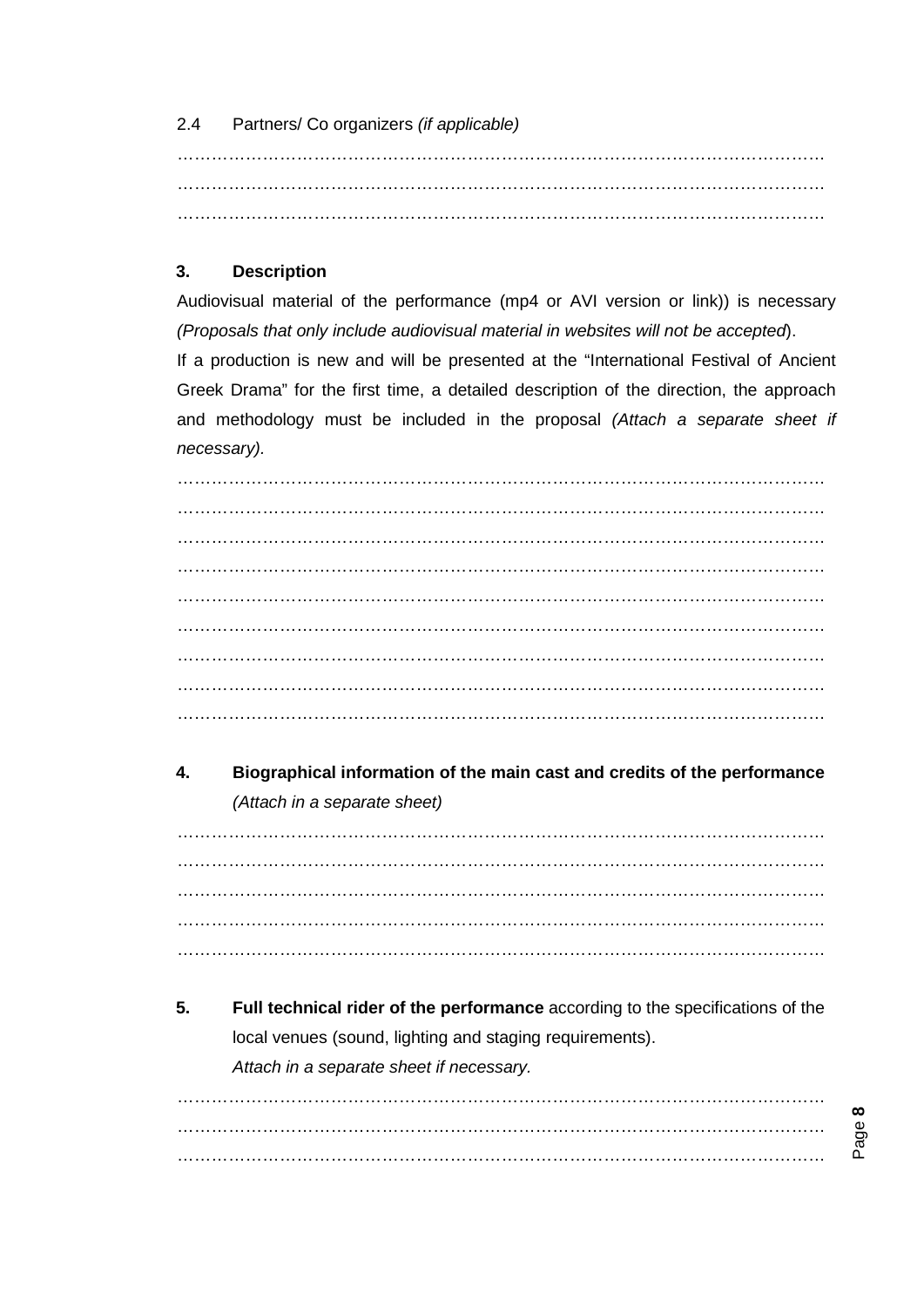### **6. Estimated cost for the presentation of the production at the Festival on an**

**evaluation level,** reflecting the criterion D at the "Selection criteria for theatre groups or individuals not residing in Cyprus or Greece":

| 1. Fee for presenting the proposed production at the Festival   |   |                       |                      |                         |           |  |  |
|-----------------------------------------------------------------|---|-----------------------|----------------------|-------------------------|-----------|--|--|
| (fee per performance)                                           |   |                       |                      |                         |           |  |  |
| (a) fee for one                                                 |   | (b) fee for two       |                      | (c) fee for three       | Sub total |  |  |
| performance (€)                                                 |   | performances (€)      |                      | performances (€)        |           |  |  |
|                                                                 |   |                       |                      |                         |           |  |  |
|                                                                 |   |                       |                      |                         | €         |  |  |
|                                                                 |   |                       |                      |                         |           |  |  |
| 2. Troupe's return airfares to Cyprus                           |   |                       |                      |                         |           |  |  |
| (Larnaca International Airport or Paphos International Airport) |   |                       |                      |                         |           |  |  |
| Route(s)                                                        |   | (a) number of persons |                      | (b) amount $(\epsilon)$ | Sub total |  |  |
|                                                                 |   |                       |                      |                         |           |  |  |
|                                                                 |   |                       |                      |                         | €         |  |  |
|                                                                 |   |                       |                      |                         |           |  |  |
| 3. Per diem (for meals)                                         |   |                       |                      |                         |           |  |  |
| (a) number of persons                                           |   | (b) number of days    | (c) daily amount (€) |                         | Sub total |  |  |
|                                                                 |   |                       |                      |                         | €         |  |  |
|                                                                 |   |                       |                      |                         |           |  |  |
|                                                                 |   |                       |                      |                         |           |  |  |
| 4. Cargo transportation to and from Cyprus                      |   |                       |                      |                         |           |  |  |
| Route(s)                                                        |   |                       |                      |                         | Sub total |  |  |
|                                                                 |   |                       |                      |                         | €         |  |  |
|                                                                 |   |                       |                      |                         |           |  |  |
|                                                                 |   |                       |                      |                         |           |  |  |
|                                                                 |   |                       |                      |                         |           |  |  |
|                                                                 | € |                       |                      |                         |           |  |  |
| <b>TOTAL EXPENSES</b>                                           |   |                       |                      |                         |           |  |  |

Comments or clarifications from the theatre group or individual regarding the cost: